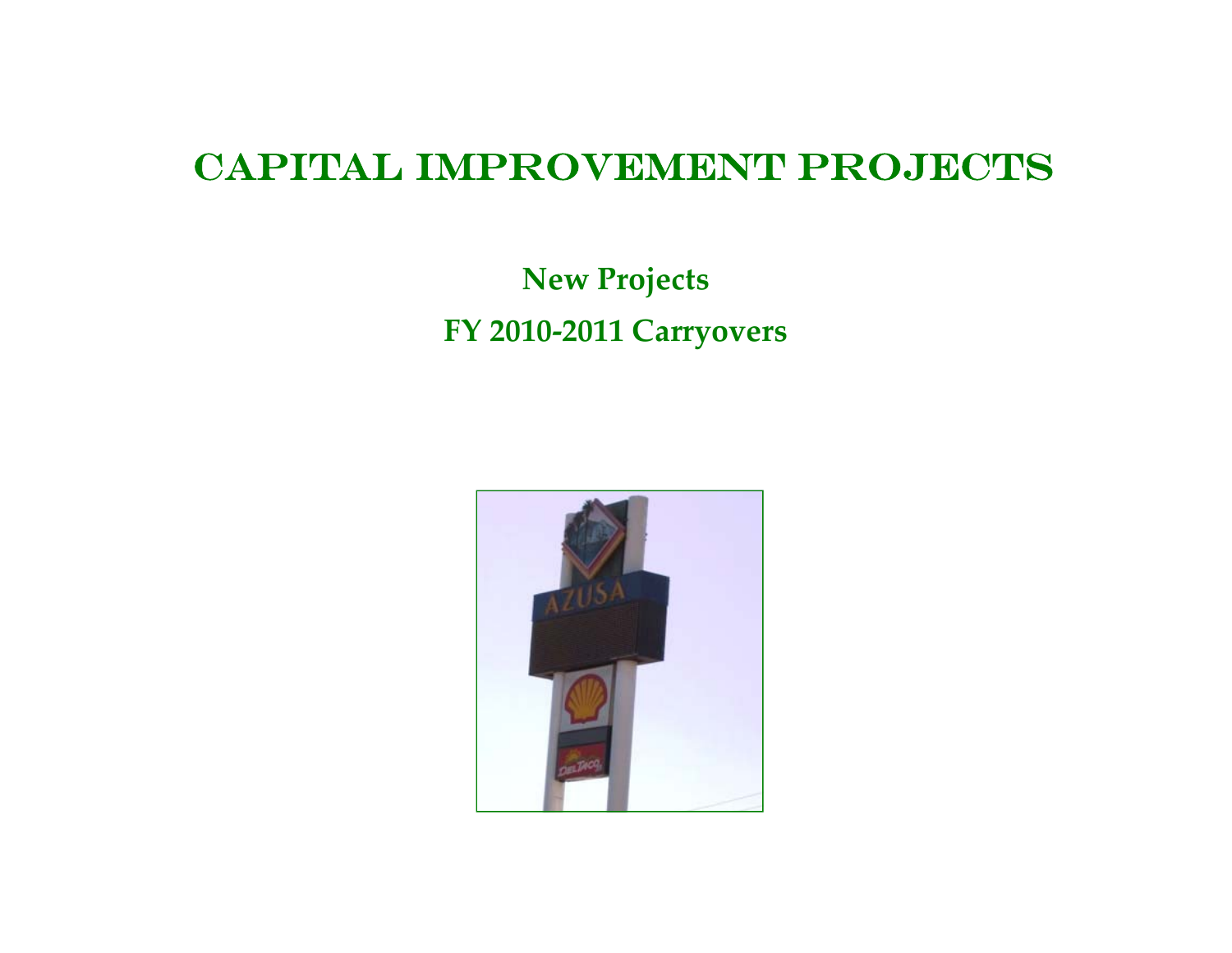## **FY 2011-2012 Capital Improvement Program (CIP) Budget**

**New Project Request**

|                     |                                                  |                            | <b>Funding Sources</b> |                  |                   |              |                 |                                                                             |                 |                   |                     |                   |  |
|---------------------|--------------------------------------------------|----------------------------|------------------------|------------------|-------------------|--------------|-----------------|-----------------------------------------------------------------------------|-----------------|-------------------|---------------------|-------------------|--|
|                     |                                                  | FY 2011-12                 | Prop 1B                | <b>Measure R</b> | STPL/             | <b>CDBG</b>  | <b>Public</b>   | <b>Water Fund</b>                                                           | <b>Electric</b> | <b>ALP</b>        | <b>Public Works</b> | Grants            |  |
|                     |                                                  | <b>Budget</b>              | Fund 12                | Fund 03          | <b>Metro Flex</b> | Fund 18      | <b>Benefits</b> | 32                                                                          | Fund 33         | <b>Mitigation</b> | <b>Endowment</b>    |                   |  |
| <b>Department</b>   | <b>Project Title</b>                             | Request                    |                        |                  | Fund 16           |              | Fund 24         |                                                                             |                 | Fund 07           | Fund 49             |                   |  |
| Police              | Det. Bureau Reorganization-Furniture/Carpet   \$ | 31,875                     |                        |                  |                   |              |                 |                                                                             |                 |                   | 31,875              |                   |  |
| L&W - Water         | SCADA - Water                                    | 100,000                    |                        |                  |                   |              |                 | \$<br>100,000                                                               |                 |                   |                     |                   |  |
| L&W - Water         | W-265 Water Main Replacement                     | ,250,000                   |                        |                  |                   |              |                 | \$1,250,000                                                                 |                 |                   |                     |                   |  |
| L&W - Water         | Sludge Handling Facility - Design                | 100,000                    |                        |                  |                   |              |                 | 100,000                                                                     |                 |                   |                     |                   |  |
| L&W - Water         | Revisions of Potassium Perm. Dis. Sys.           | \$<br>150,000              |                        |                  |                   |              |                 | \$<br>150,000                                                               |                 |                   |                     |                   |  |
| L&W - Electric      | Electric Yard Roof & Perimeter Imp.              | 120,000                    |                        |                  |                   |              |                 |                                                                             | \$120,000       |                   |                     |                   |  |
| L&W - Electric      | Underground Line Extensions                      | 400,000                    |                        |                  |                   |              |                 |                                                                             | \$400,000       |                   |                     |                   |  |
| L&W - Electric      | <b>Substations Security Monitoring</b>           | 35,000                     |                        |                  |                   |              |                 |                                                                             | \$<br>35,000    |                   |                     |                   |  |
| Rec & Fam Svcs      | Playground Equipment Replacement                 | 80,000                     |                        |                  |                   |              |                 |                                                                             |                 | 80,000            |                     |                   |  |
| Rec & Fam Svcs      | <b>Athletic Court Resurfacing</b>                | \$<br>34,680               |                        |                  |                   | \$<br>34,680 |                 |                                                                             |                 |                   |                     |                   |  |
| Rec & Fam Svcs      | Shelter Lighting at Veteran's Park               | 12,000                     |                        |                  |                   |              | 12,000<br>-S    |                                                                             |                 |                   |                     |                   |  |
| Rec & Fam Svcs      | Pioneer Park/Rancho Park Walking Path            | 9,000                      |                        |                  |                   |              |                 |                                                                             |                 |                   |                     | 9,000             |  |
| <b>Public Works</b> | Concrete/ADA Improvements                        | 237,390                    |                        |                  |                   | \$237,390    |                 |                                                                             |                 |                   |                     |                   |  |
| <b>Public Works</b> | West Wing Roof Restoration                       | 50,000                     |                        |                  |                   |              |                 |                                                                             |                 |                   | 50,000              |                   |  |
| <b>Public Works</b> | Memorial Park Gym Roof Replacement               | \$<br>190,000              |                        |                  |                   |              | 10,000<br>\$    |                                                                             |                 |                   | 180,000<br>\$       |                   |  |
| <b>Public Works</b> | Pavement Management - B                          |                            | 500,000   \$ 200,000   |                  | \$<br>300,000     |              |                 |                                                                             |                 |                   |                     |                   |  |
| <b>Public Works</b> | Azusa Ave. Street Improvements                   | 400,000                    |                        |                  |                   |              |                 |                                                                             |                 |                   |                     | \$400,000         |  |
| <b>Public Works</b> | <b>Traffic Signal Controller Upgrades</b>        | 60,000                     |                        | 60,000<br>\$     |                   |              |                 |                                                                             |                 |                   |                     |                   |  |
| <b>Totals</b>       |                                                  | $$3,759,945$ $$200,000$ \$ |                        |                  |                   |              |                 | 60,000 \$ 300,000 \$ 272,070 \$ 22,000 \$ 1,600,000 \$ 555,000 \$ 80,000 \$ |                 |                   |                     | 261,875 \$409,000 |  |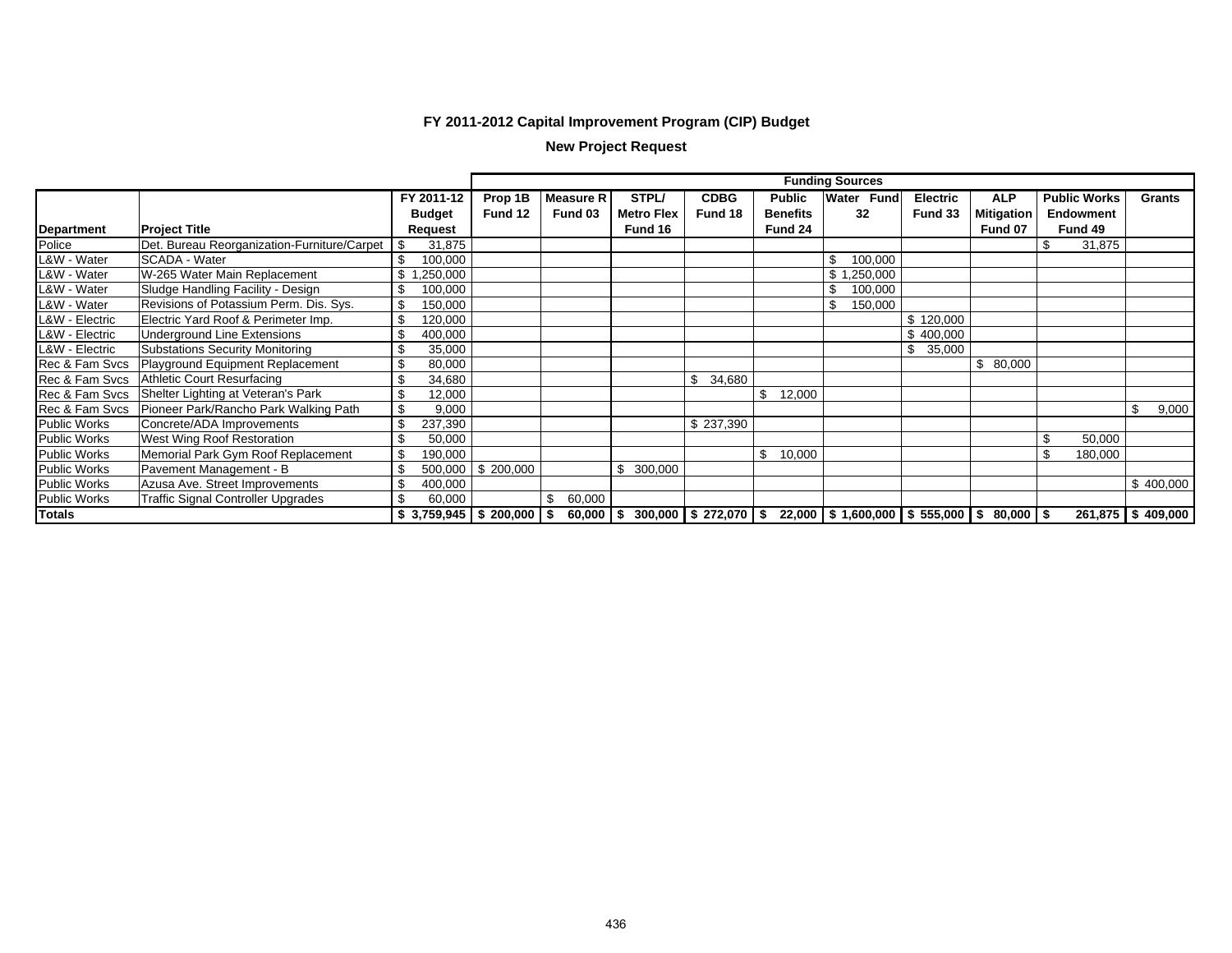## **FY 2011-2012 Capital Improvement Program (CIP) Budget**

**FY 2010-11 Carryover Project Request**

|                        |        |                                          |                   |                                                                                                                                                  |               | <b>Funding Sources</b>      |           |             |                   |                 |                       |             |                 |               |
|------------------------|--------|------------------------------------------|-------------------|--------------------------------------------------------------------------------------------------------------------------------------------------|---------------|-----------------------------|-----------|-------------|-------------------|-----------------|-----------------------|-------------|-----------------|---------------|
|                        |        |                                          | FY 2010-11        | <b>Est. Project</b>                                                                                                                              | FY 2011-12    | Prop 1B                     | Prop C    | <b>CDBG</b> | <b>Metro Flex</b> | <b>Public</b>   | <b>Consumer Water</b> | Fund        | <b>Electric</b> | Other         |
|                        |        |                                          | Project           | <b>Balance</b>                                                                                                                                   | <b>Budget</b> | Fund 12                     | Fund 17   | Fund 18     | Fund 16           | <b>Benefits</b> | Service               | 32          | Fund 33         | (Grants)      |
| Department Project #   |        | <b>Project Title</b>                     | <b>Budget</b>     | 6/30/2011                                                                                                                                        | Request       |                             |           |             |                   | Fund 24         | Fund 31               |             |                 |               |
|                        |        |                                          |                   |                                                                                                                                                  |               |                             |           |             |                   |                 |                       |             |                 |               |
| L&W                    | 71110A | Customer Information System Upgrade   \$ | 400,000 \$        | 198,690 \$                                                                                                                                       | 198,690       |                             |           |             |                   |                 | 198,690<br>-SS        |             |                 |               |
| L&W                    | 72111F | Fiber optic Cable Inst. to Hilltop Res.  | 65,000 \$         | 65,000 \$                                                                                                                                        | 65,000        |                             |           |             |                   |                 |                       | 65,000      |                 |               |
| L&W                    | 72111A | <b>Water Main Replacements</b>           |                   | .750,000 \$1,750,000                                                                                                                             | ,300,000      |                             |           |             |                   |                 |                       | \$1,300,000 |                 |               |
| L&W                    | 73011A | <b>SCADA - Electric</b>                  | 250,000 \$        | 250,000                                                                                                                                          | 250,000       |                             |           |             |                   |                 |                       |             | \$250,000       |               |
| <b>Public Works</b>    |        | Azusa Intermodal Transit Center          |                   | 5,521,000 \$5,521,000 \$                                                                                                                         | 10,000,000    |                             |           |             |                   |                 |                       |             |                 | \$10,000,000  |
| Public Works 66111B    |        | Azusa Gateway                            | 769,000 \$        | 769,000 \$                                                                                                                                       | 700,000       |                             | \$194,000 |             |                   | \$100,000       |                       |             |                 | \$<br>406,000 |
| Public Works 66111D    |        | Pavement Management - A                  | 500,000 \$        | $500,000$ \$                                                                                                                                     | 500,000       |                             |           |             | \$500,000         |                 |                       |             |                 |               |
| Public Works 66111E    |        | Baseline/Citrus Traffic Signal           | $80,000$ \$       | $80,000$ \$                                                                                                                                      | $80,000$ \ \$ | 80,000                      |           |             |                   |                 |                       |             |                 |               |
| Public Works 66111F    |        | Cerritos/Gladstone Traffic Signal        | -\$<br>150,000 \$ | $226,535$ \$                                                                                                                                     |               | $226,535$   \$ 150,000   \$ | 59.360    |             |                   |                 |                       |             |                 | \$<br>17,175  |
| Public Works 66110B    |        | Foothill Blvd. Reconstruction            | -\$<br>710,000 \$ | $80,000$ \$                                                                                                                                      |               | 80,000   \$ 80,000          |           |             |                   |                 |                       |             |                 |               |
| Public Works 601336-10 |        | Alosta Pedestrian Bridge                 | 125,000 \$        | 125,000 \$                                                                                                                                       | 125,000       |                             |           | \$125,000   |                   |                 |                       |             |                 |               |
| Public Works 661111    |        | Foothill Blvd. Crosswalks                | $80,000$ \$       | 80,000 \$                                                                                                                                        | 180,000       |                             | \$160,000 |             |                   |                 |                       |             |                 | \$<br>20,000  |
| <b>Totals</b>          |        |                                          |                   | $$10,400,000$ $$9,645,225$ $$13,705,225$ $$310,000$ $$413,360$ $$125,000$ $$500,000$ $$100,000$ $$198,690$ $$1,365,000$ $$250,000$ $$10,443,175$ |               |                             |           |             |                   |                 |                       |             |                 |               |